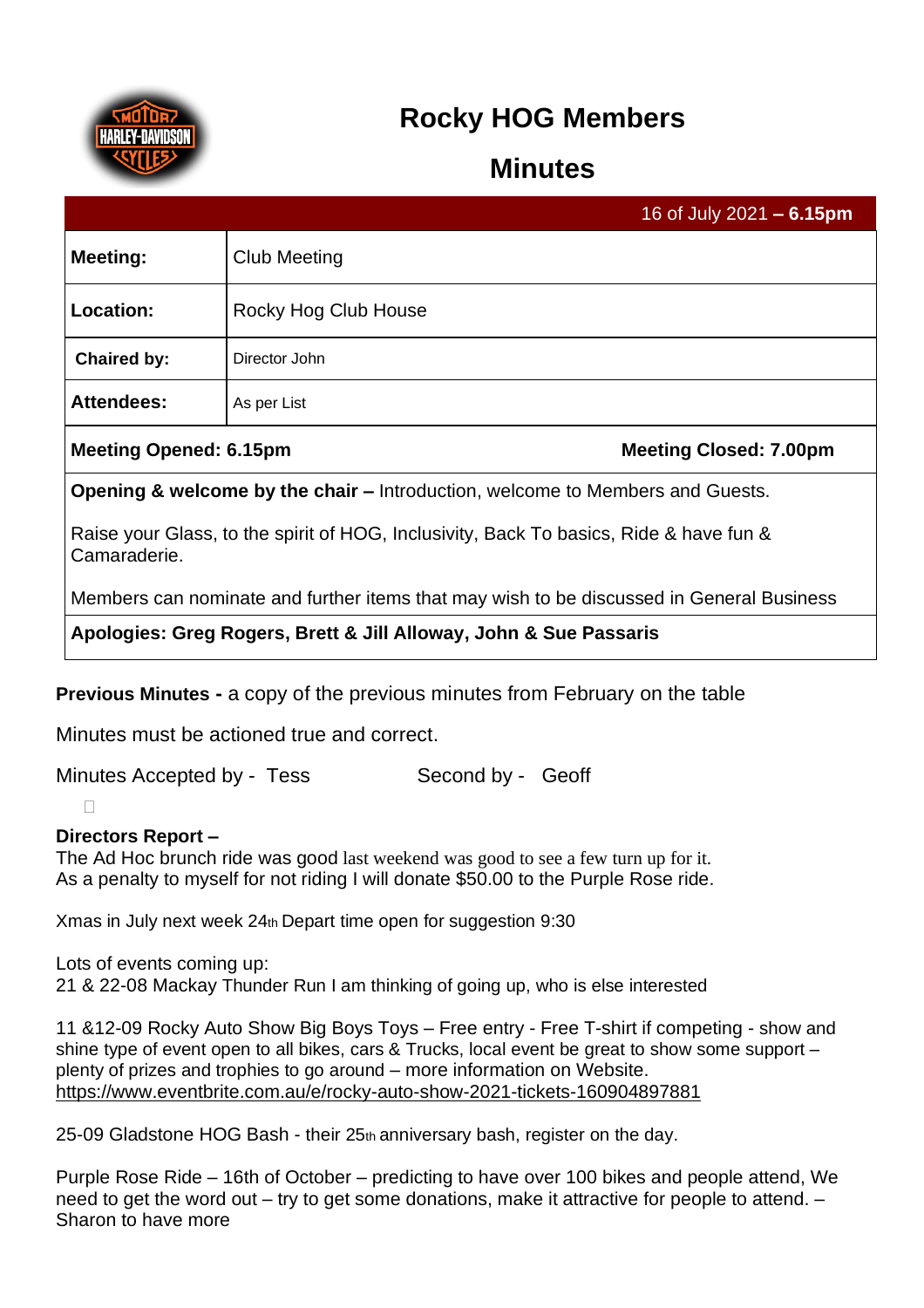## **Assistant Director**

## **Secretary**

## **Treasurer's Report for (month) 2021 –** Submitted

Total Balance of Bank accounts \$ 6073.11 Less – Donation from community person for taking their parent for a ride – towards the Purple Rose Ride \$100.00 Includes– volunteer payment for Rocky Nats \$ 1280.00

## **Membership Officer –** 82 members

## **LOH Officer**

Sharon – Purple Rose Ride will be big so will need more volunteers to help out and source donations for prizes

Route will be: Here – Cawarral Tree house – Pineys Emu Park – Keppel Sands – then back here about 4.30pm

\$20 per person

Need volunteers for selling raffle tickets, money boards, Dice rolls, cooking food Will set up a donation box in RHD for donations of anything – clothes toiletries toys ETC Will have talks from Jen from Heal the Family Living and Louise. Official Letter to be created to help with collecting donations. (John M)

**Road Captain**

**Safety Officer**

**Photographer**

#### **Web Master**

## **Activities Officer**

Tess – Xmas in July Agnes Water – if you haven't booked let them know from Rocky Hog to get a **Discount** Theme will be Xmas Carols

Will continue to raise Ad Lib rides between Monthly rides 17/07 Biloela Swap meet at the Twin Valley club 1/08 – Chapter ride to Dingo Pub (may include ride to Blackdown Table Lands) 20/8 – Rocky Club meeting 21-22/08 – Mackay HD valley Thunderrun

## **Historian**

## **Sponsoring Dealer RHD**

Geoff: The Pan American is in and is good, the Dealers will be taking them to Birdsville Next week to test them out - test rides available New motors have emission controls on outside of motor.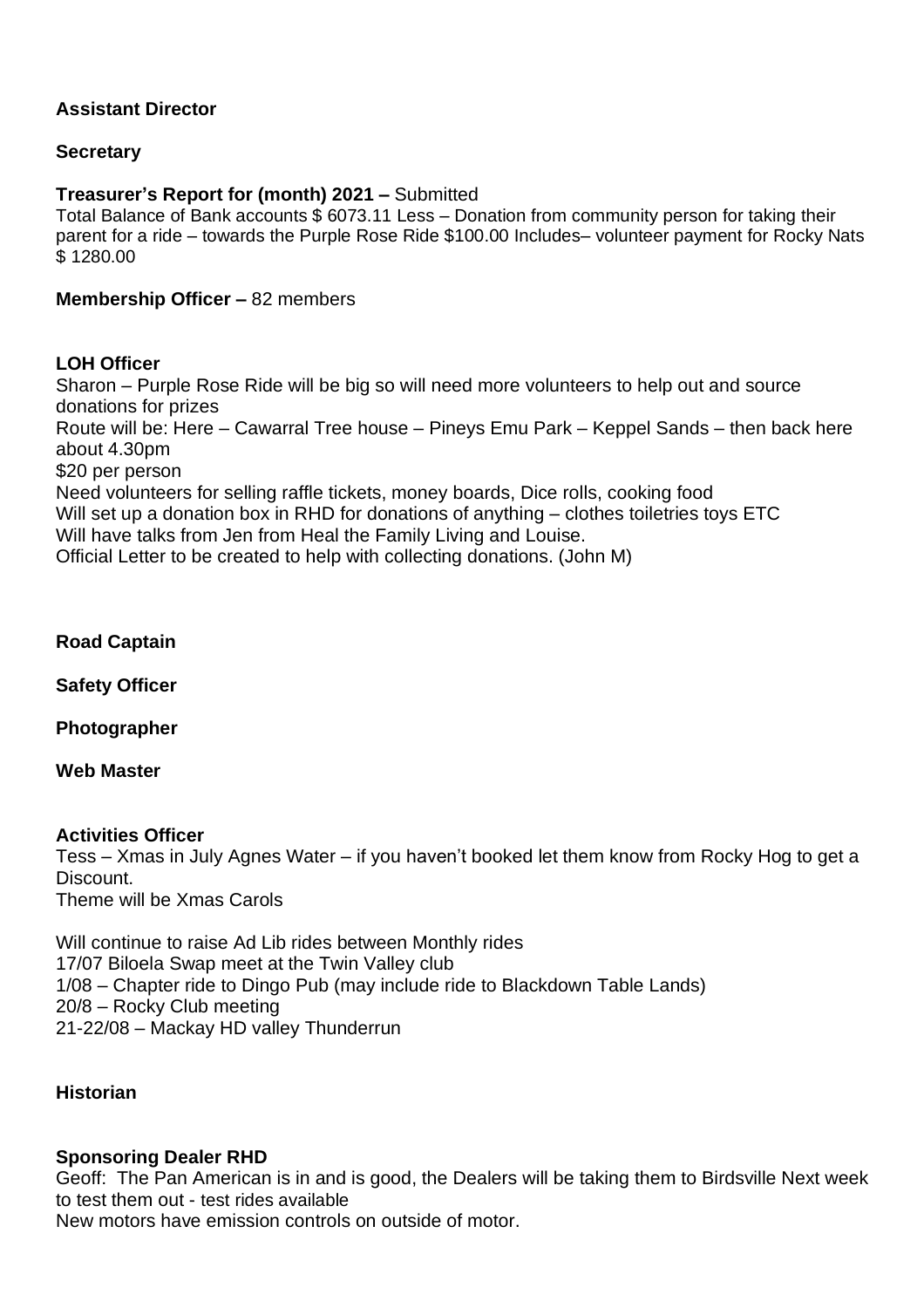The roof is to be replaced next month and will affect service/repairs etc.

Sportster S has also been launched and will be available in October

Wait time for new bikes has been delayed as is only per order now – 3 to 6mths, has limited floor stock and new bikes are supposed to remain on the floor as there are penalties to sell them but will sell them anyway

Live Wire is now a separate company and will be branded differently and is also doing other electric devises such as scooters.

## **Rumble Inn**

Constitution and model rules re-established for Rumble Inn and available on Website under about us tab – Caroline advised to have a read.

Liquor License renewed with change of hours and now includes area outside as part of licensed area

New Licence hours – Friday 5pm to midnight, Saturday 2pm to midnight and Sunday 2pm to 10pm

Bank Accounts 30th June – \$9760.41 Stock 30th June – \$1670.76 (cost price of unopened drinks) Square EFTPOS & Tyro EFTPOS installed ABN and Tax File Number established for Rumble Inn Messenger Group established for committee to share information on Rumble Inn

Motion raised to have a roster organized to run the Inn - accepted Matt seconded by Tess Roster to be placed on Facebook and members to nominate availability.

Motion to have Rumble inn open fortnightly in first week and 3<sup>rd</sup> week every month – accepted Greg seconded Matt

Suggested dates for rest of year -

- 6th August Rumble Inn opens at 5pm
- 20th August HOG Meeting at Rumble Inn Rumble Inn opens at 5pm
- 3rd September Rumble Inn opens at 5pm
- 17th September- HOG Meeting at Rumble Inn- Rumble Inn opens at 5pm
- 1st October Rumble Inn opens at 5pm
- 15th October HOG Meeting at Rumble Inn Rumble Inn opens at 5pm
- 5th November- Rumble Inn opens at 5pm
- 19th November- HOG Meeting at Rumble Inn Rumble Inn opens at 5pm
- 3rd December Rumble Inn opens at 5pm
- Christmas Party details to come

Updated opening days to be fortnightly now

Motion to have a register of key holders for Rumble Inn - accepted Matt seconded by Tess

Propose moving accounts to one of the big 4 banks to get access to more up to date systems and branches on both sides of town to simplify things for volunteers as only 1 branch of Auswide in Rockhampton - To be investigated

## **Merchandise**

**Xmas event committee**

**Inward correspondence**